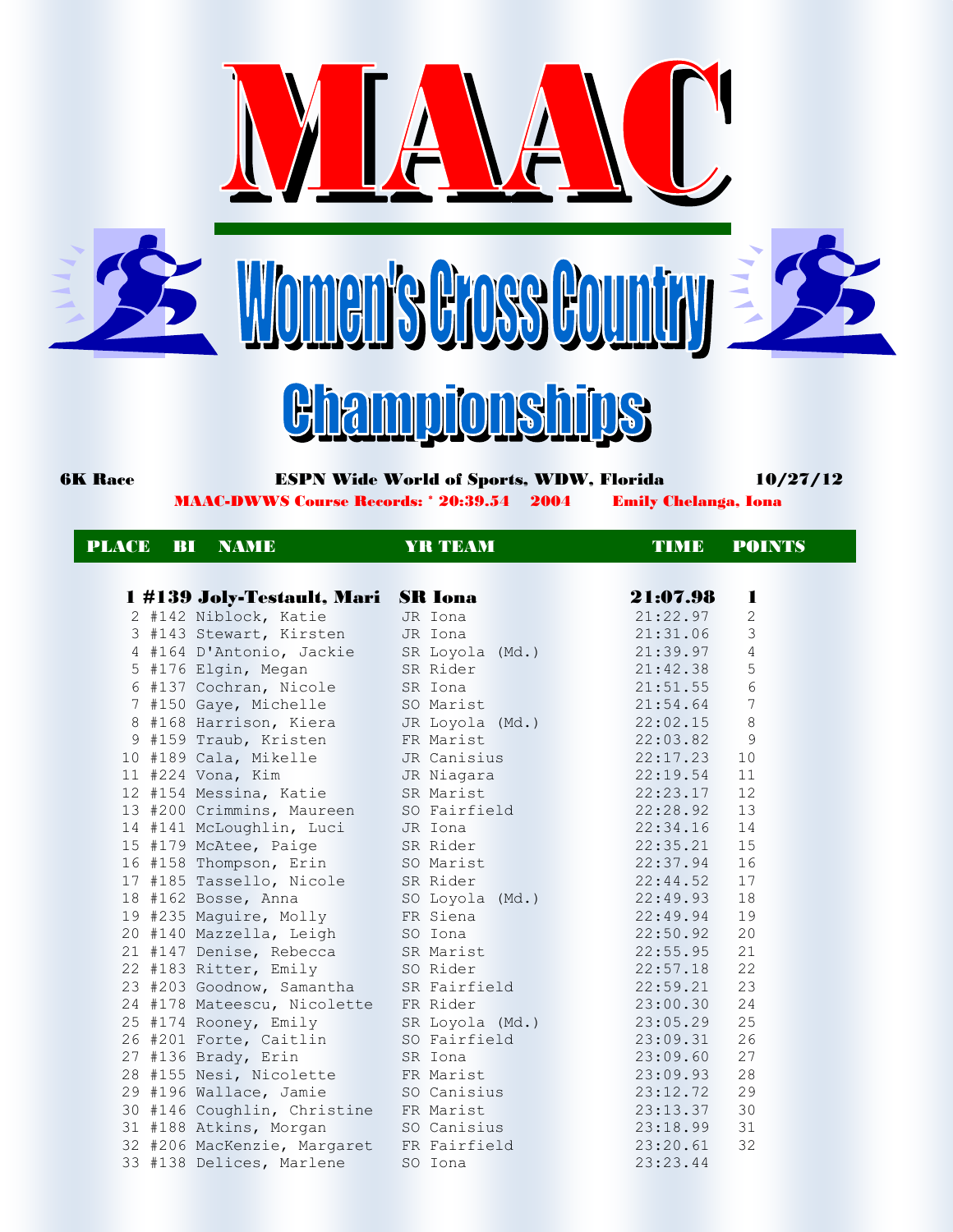|  | 34 #157 O'Reilly, Erin      | SR Marist       | 23:25.69 |    |
|--|-----------------------------|-----------------|----------|----|
|  | 35 #219 Mehlman, Nicole     | SR Niagara      | 23:26.50 | 33 |
|  | 36 #177 Fitzgibbons, Erin   | SR Rider        | 23:28.45 | 34 |
|  | 37 #209 Renzi, Danielle     | SO Fairfield    | 23:33.44 | 35 |
|  | 38 #184 Shutt, Jillian      | SR Rider        | 23:38.87 | 36 |
|  | 39 #175 Boyle, Josephine    | SO Rider        | 23:43.94 |    |
|  | 40 #228 Del Santo, Chrissy  | SR Siena        | 23:44.70 | 37 |
|  | 41 #249 Windle, Alyssa      | SO Manhattan    | 23:46.94 | 38 |
|  | 42 #145 Bremer, Rachel      | SR Marist       | 23:47.59 |    |
|  | 43 #247 Rosenberger, Elizab | JR Manhattan    | 23:48.35 | 39 |
|  | 44 #172 Pappas, Calli       | JR Loyola (Md.) | 23:50.67 | 40 |
|  | 45 #246 Petruski, Johanna   | SO Manhattan    | 23:52.61 | 41 |
|  | 46 #190 Chambers, Mary Kate | FR Canisius     | 23:53.69 | 42 |
|  |                             |                 |          |    |
|  | 47 #207 Maxson, Hillary     | JR Fairfield    | 23:54.04 | 43 |
|  | 48 #242 Lotterman, Rachel   | FR Manhattan    | 23:54.94 | 44 |
|  | 49 #241 Koskinen, Emmy      | SR Manhattan    | 23:57.50 | 45 |
|  | 50 #222 Schmidt, Stephanie  | JR Niagara      | 23:59.15 | 46 |
|  | 51 #163 Canas, Erica        | FR Loyola (Md.) | 24:03.28 | 47 |
|  | 52 #195 Wagner, Robin       | FR Canisius     | 24:09.67 | 48 |
|  | 53 #170 Maguire, Kelly      | SO Loyola (Md.) | 24:11.35 | 49 |
|  | 54 #208 Murphy, Kelsey      | FR Fairfield    | 24:13.65 | 50 |
|  | 55 #148 Freestone, Brianna  | SO Marist       | 24:14.41 |    |
|  | 56 #252 Dunlap, Jaleesa     | SR St. Peter's  | 24:15.11 | 51 |
|  | 57 #194 Pettit, Brandi      | SO Canisius     | 24:21.07 | 52 |
|  | 58 #149 Gamboli, Jackie     | JR Marist       | 24:21.88 |    |
|  | 59 #160 Vess, Brianne       | FR Marist       | 24:24.73 |    |
|  | 60 #165 DeGregorio, Mary    | SO Loyola (Md.) | 24:25.36 |    |
|  | 61 #240 Cappello, Alexandra | SO Manhattan    | 24:32.96 | 53 |
|  | 62 #187 Williams, Katie     | JR Rider        | 24:35.36 |    |
|  | 63 #214 Woods, Kathleen     | FR Fairfield    | 24:35.73 |    |
|  | 64 #167 Gilson, Sara        | FR Loyola (Md.) | 24:36.95 |    |
|  | 65 #218 Levengood, Tyler    |                 | 24:38.26 | 54 |
|  |                             | FR Niagara      |          |    |
|  | 66 #199 Ceballos, Danica    | JR Fairfield    | 24:40.63 |    |
|  | 67 #205 Leidig, Molly       | JR Fairfield    | 24:43.08 |    |
|  | 68 #237 Palmer, Sarah       | JR Siena        | 24:43.82 | 55 |
|  | 69 #250 Carman, Devon       | FR St. Peter's  | 24:44.97 | 56 |
|  | 70 #220 Phillips, Lindsey   | SR Niagara      | 24:49.15 | 57 |
|  | 71 #173 Peters, Jessica     | SO Loyola (Md.) | 24:51.87 |    |
|  | 72 #229 Gizzarelli, Lia     | SR Siena        | 24:53.32 | 58 |
|  | 73 #248 Turek, Janie        | SO Manhattan    | 24:54.80 | 59 |
|  | 74 #221 Regan, Natalie      | FR Niagara      | 24:56.01 | 60 |
|  | 75 #152 Gould, Kelley       | SR Marist       | 24:57.47 |    |
|  | 76 #198 Bassett, Juliana    | JR Fairfield    | 24:59.54 |    |
|  | 77 #211 Sullivan, Meghan    | SR Fairfield    | 25:07.38 |    |
|  | 78 #255 Potrzuski, Shona    | JR St. Peter's  | 25:08.63 | 61 |
|  | 79 #169 Larkin, Margret     | SR Loyola (Md.) | 25:09.29 |    |
|  | 80 #144 Bilello, Mariella   | FR Marist       | 25:09.35 |    |
|  | 81 #151 Gould, Annie        | FR Marist       | 25:13.47 |    |
|  | 82 #215 Caballero, Chelsea  | FR Niagara      | 25:19.35 | 62 |
|  | 83 #181 Randell, Gabrielle  | JR Rider        | 25:20.05 |    |
|  | 84 #192 Cuttone, Christina  | SO Canisius     | 25:20.44 | 63 |
|  | 85 #186 Welte, Stephanie    | FR Rider        | 25:20.97 |    |
|  | 86 #182 Rappold, Vanessa    | FR Rider        | 25:23.66 |    |
|  | 87 #233 Lancto, Kristin     | FR Siena        | 25:31.11 | 64 |
|  | 88 #212 Therrien, Michael   | FR Fairfield    | 25:34.13 |    |
|  | 89 #239 Brady, Erica        | SO Manhattan    | 25:34.86 |    |
|  |                             |                 |          |    |
|  | 90 #245 O'Connell, Kathleen | JR Manhattan    | 25:38.17 |    |
|  | 91 #232 Holguin, Gabby      | FR Siena        | 25:42.36 | 65 |
|  | 92 #236 Needham, Chelsea    | SO Siena        | 25:43.71 | 66 |
|  | 93 #231 Hilt, Moira         | SO Siena        | 25:46.16 |    |
|  | 94 #251 Carvalho, Natalia   | SO St. Peter's  | 25:49.81 | 67 |
|  | 95 #225 Bertholf, Caroline  | SO Siena        | 25:53.67 |    |
|  | 96 #226 Brunjes, Charlotte  | FR Siena        | 26:00.52 |    |